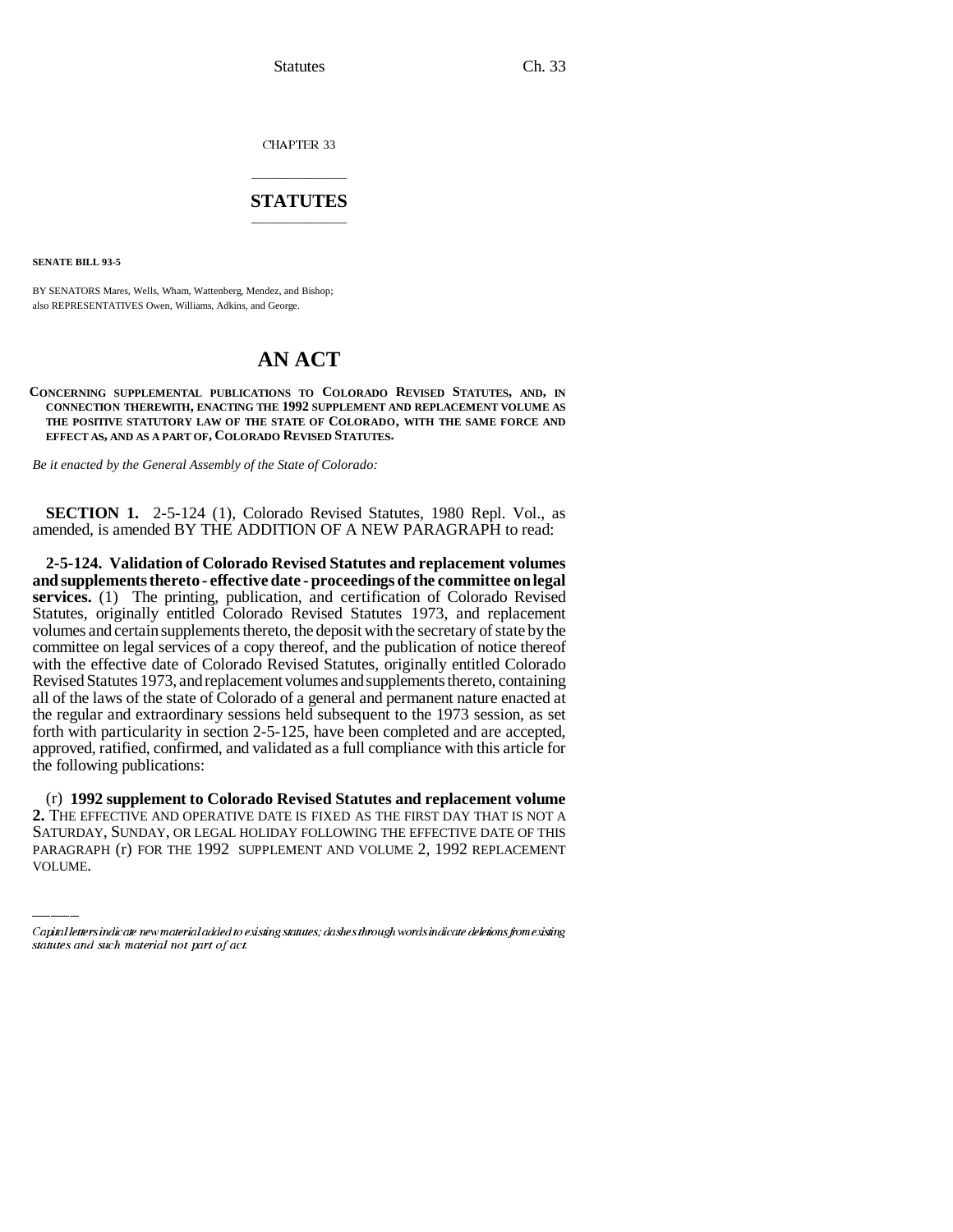**SECTION 2.** 2-5-125 (1), Colorado Revised Statutes, 1980 Repl. Vol., as amended, is amended BY THE ADDITION OF A NEW PARAGRAPH to read:

**2-5-125. Supplements and replacement volumes to Colorado Revised Statutes - report - enactment - publication - effective date.** (1) The following supplements and replacement volumes to Colorado Revised Statutes, originally entitled Colorado Revised Statutes 1973, as corrected, collated, edited, revised, and compiled by the revisor and as certified by the committee on legal services, are prepared and published pursuant to and in conformity with section 2-5-117:

(r) (I) **1992 supplement.** THE 1992 SUPPLEMENT, HEREBY DESIGNATED AND DECLARED TO BE PART OF THE "OFFICIAL REPORT OF THE COMMITTEE ON LEGAL SERVICES", CONTAINS:

(A) ALL THE LAWS OF A GENERAL AND PERMANENT NATURE ENACTED AFTER THE 1973 REGULAR SESSION OF THE COLORADO GENERAL ASSEMBLY FOR VOLUME 13;

(B) ALL THE LAWS OF A GENERAL AND PERMANENT NATURE ENACTED AFTER THE 1980 REGULAR SESSION OF THE COLORADO GENERAL ASSEMBLY FOR VOLUME 1B;

(C) ALL THE LAWS OF A GENERAL AND PERMANENT NATURE ENACTED AFTER THE 1982 REGULAR SESSION OF THE COLORADO GENERAL ASSEMBLY FOR VOLUMES 16A AND 16B;

(D) ALL THE LAWS OF A GENERAL AND PERMANENT NATURE ENACTED AFTER THE 1984 REGULAR SESSION OF THE COLORADO GENERAL ASSEMBLY FOR VOLUMES 14 AND 17;

(E) ALL THE LAWS OF A GENERAL AND PERMANENT NATURE ENACTED AFTER THE 1986 EXTRAORDINARY SESSION OF THE COLORADO GENERAL ASSEMBLY FOR VOLUMES 3A, 3B, 8A, 8B, 12A, AND 12B;

(F) ALL THE LAWS OF A GENERAL AND PERMANENT NATURE ENACTED AFTER THE 1987 REGULAR SESSION OF THE COLORADO GENERAL ASSEMBLY FOR VOLUMES 4A, 4B, 6A, AND 6B;

(G) ALL THE LAWS OF A GENERAL AND PERMANENT NATURE ENACTED AFTER THE 1988 EXTRAORDINARY SESSION OF THE COLORADO GENERAL ASSEMBLY FOR VOLUMES 9, 10A, AND 10B;

(H) ALL THE LAWS OF A GENERAL AND PERMANENT NATURE ENACTED AFTER THE 1989 REGULAR SESSION OF THE COLORADO GENERAL ASSEMBLY FOR VOLUMES 11A AND 11B;

(I) ALL THE LAWS OF A GENERAL AND PERMANENT NATURE ENACTED AFTER THE 1990 REGULAR SESSION OF THE COLORADO GENERAL ASSEMBLY FOR VOLUME 15;

(J) ALL THE LAWS OF A GENERAL AND PERMANENT NATURE ENACTED AFTER THE 1991 FIRST EXTRAORDINARY SESSION OF THE COLORADO GENERAL ASSEMBLY FOR VOLUMES 5A AND 5B.